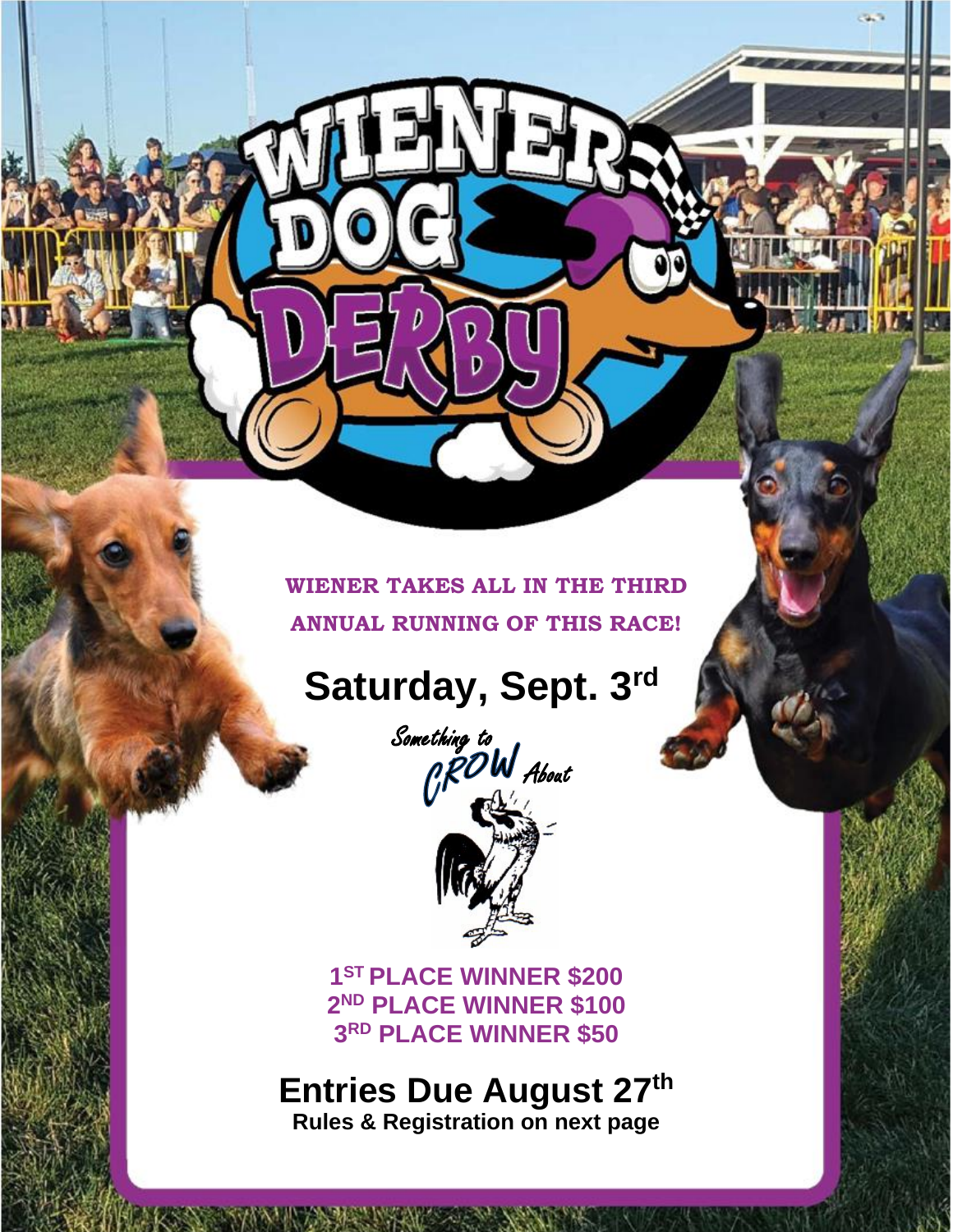### *Rules & Registration*

| dachshund name:          | $M/F$ : |         | color: |      |  |
|--------------------------|---------|---------|--------|------|--|
| dachshund date of birth: |         | weight: |        | lbs. |  |
| name of owner:           |         |         |        |      |  |
| email:                   |         | phone:  |        |      |  |
| address:                 |         |         |        |      |  |
| city:                    | state:  |         | zip:   |      |  |

**Photo of dog and current license & rabies vaccination must be submitted with application.**

- 1. Competing race dogs must be a certified wiener dog. Your dog DOES NOT have to be AKA or AKC<br>registered/certified. Please bring your dog's shot Please bring your dog's shot records that clearly indicate "dachshund" breed. We have the right to disqualify any dog based on questionable breed. Mix breeds are not permitted. The judges have the right to disqualify any dachshund mix breed.
- 2. Only the dachshunds registered to race are allowed in Canfield Fair (no spectator canines are allowed.) A total of 40 canines will be allowed to participate. **All must be pre-registered prior to August 27, 2022.**
- 3. A starting gate will be utilized, and dogs will race off leash.
- 4. Each dachshund will race 20 yards on the Canfield track.
- 5. Each participating dachshund will need to bring two (2) humans. Humans must be able to carry and catch the dog while standing/walking on a dirt surface.
- 6. One human will carry the canine to the starting line and hold the canine. The other human will stand on the finish line and catch the racing canine
- 7. All humans must clean up after their canines and dispose of any waste in trash cans. No waste can be left on the grounds or on the track.
- 8. All humans are required to sign a consent waiver releasing The Canfield Fair from all liabilities and allowing The Canfield Fair to use their names and likenesses in promotional advertising. (This must be completed before race time)

 **I have read and agree to the official contest rules & regulations**

- 9. No canine food is allowed on the racetrack. The humans may coax their runners with a favorite chew toy only and/or calling the canines. No dog whistles or other shrill whistles are allowed. Nothing breakable or edible is allowed on the racing surface. No throwing of objects/toys is allowed. (No balloons or doggie treats)
- 10.Humans should not carry any loose articles on the racetrack. Humans should wear comfortable shoes. No flip-flops will be allowed.
- 11. Participant check-in on September  $4<sup>th</sup>$  will be at the Blacktop Entrance. All contestants must arrive prior to10:30 am. At check-in each canine will be provided their qualifying heat information and timeline of events.
- 12.Participants will be responsible for bringing their canine to their designated race (an announcement will be made). Participants are not allowed in the race area until their designated race.
- 13.Participating canines are not allowed trackside except for their individual race. Canines must be kept on the Blacktop Tent area while not racing.
- 14.Upon completion of the wiener dog race, all participants MUST RETURN their dog's assigned racing jacket to personnel and exit the race area.
- 15.Remember these races are for fun only! Judges' decisions are final. For the safety of everyone concerned, Canfield Fair reserves the right to refuse participation to humans and canines that don't meet all qualifications of the race. Any aggressive canines or canines exhibiting dangerous behavior will be asked to exit the Track.
- 16.These races are held rain or shine.
- 17.Dog must have current license & must be up to date on all shots including rabies vaccination. Owner must provide proof by day of event